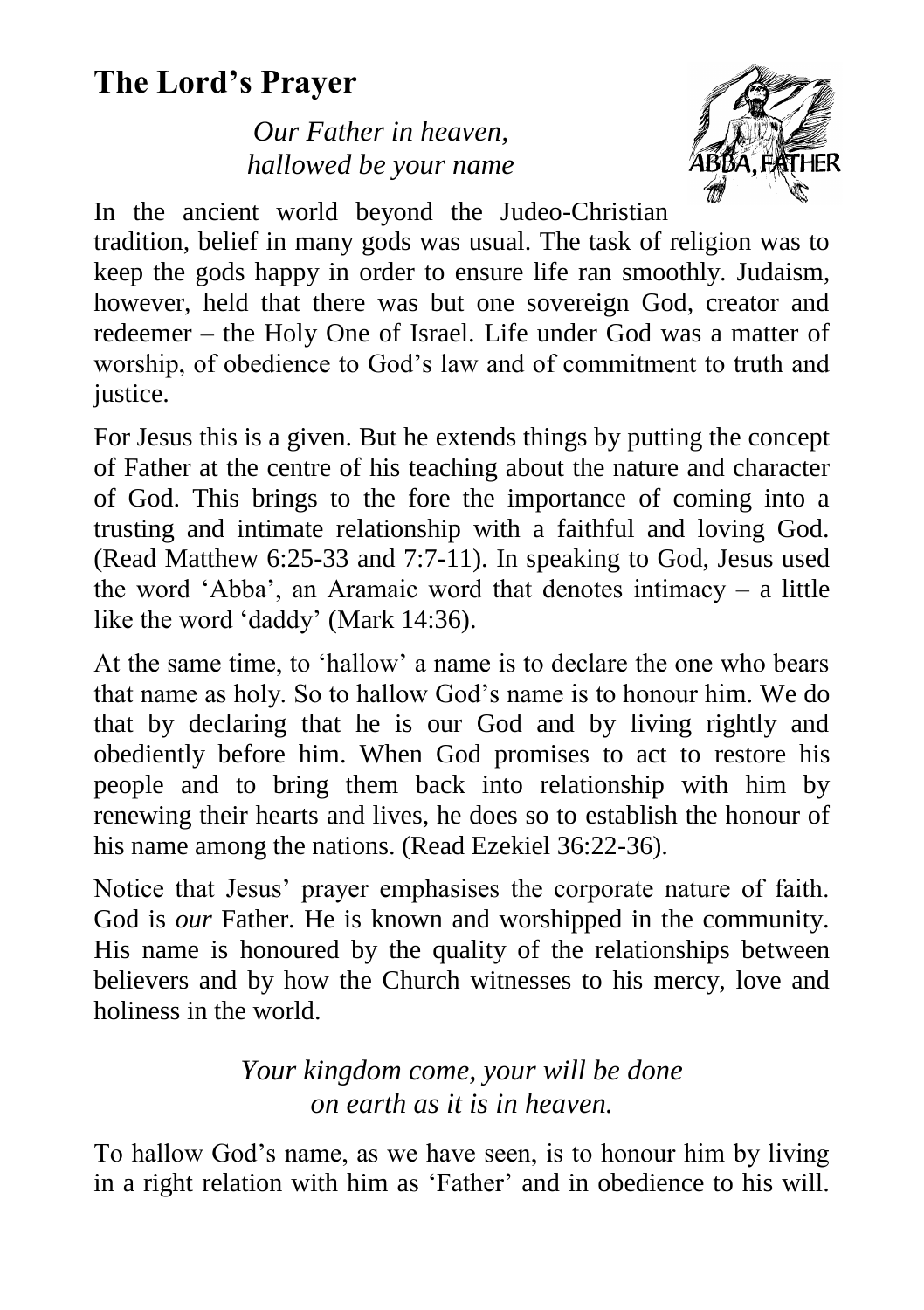This is both a personal commitment and an aspiration that all the earth might share in the worship of God and enjoy his loving reign. To express this, the second petition of the Lord's Prayer picks up the Hebrew image of God as King and Jesus' own extensive use of the language and imagery of the kingdom of God/heaven.

Jesus' understanding of the kingdom, expressed through his words and deeds, is wide-ranging. It involves encountering the God who seeks out the lost and generously provides for those who call upon him. It brings forgiveness, healing and power to confront evil. It expresses God's loving kindness, especially towards the poor, the weak, and the outcast. It entails the transformation of human hearts, the establishing of community and the renewing of society. It is something to be both received as a gift and actively pursued by mirroring God's nature and work. (See Matthew 4:23-5:12; 13:24- 50; 18:23-35; 20:1-16; 22:1-10; Mark 3:21-27; 10:13-27; Luke 17:20-21; John 3:1-5).

To pray for the coming of God's kingdom is to celebrate the presence of his reign in the person of Jesus and those who belong to him; to express the desire to discover and obey his will for our own lives; to imagine and want to co-operate with God in establishing the kind of world he wants everyone to enjoy; and to look forward to the time when the goodness, grace and glory of God will bring everything to perfection.

## *Give us this day our daily bread*

With this bidding The Lord's Prayer builds a bridge between the coming kingdom of God and our everyday lives, and between our material and our spiritual needs. Bread is a staple of life and a metaphor for the things of the Spirit.

In passages that follow the Lord's Prayer in Matthew's Gospel, Jesus tells his disciples not to worry about their physical needs, what they should eat or what they should wear (6:25-32), but to trust God who will surely provide such things for those who ask in faith (7:7-11). He also says that they should strive not for material things but for the kingdom of God (6:33), a temptation he had himself resisted in the wilderness by recalling the biblical maxim, "one does not live by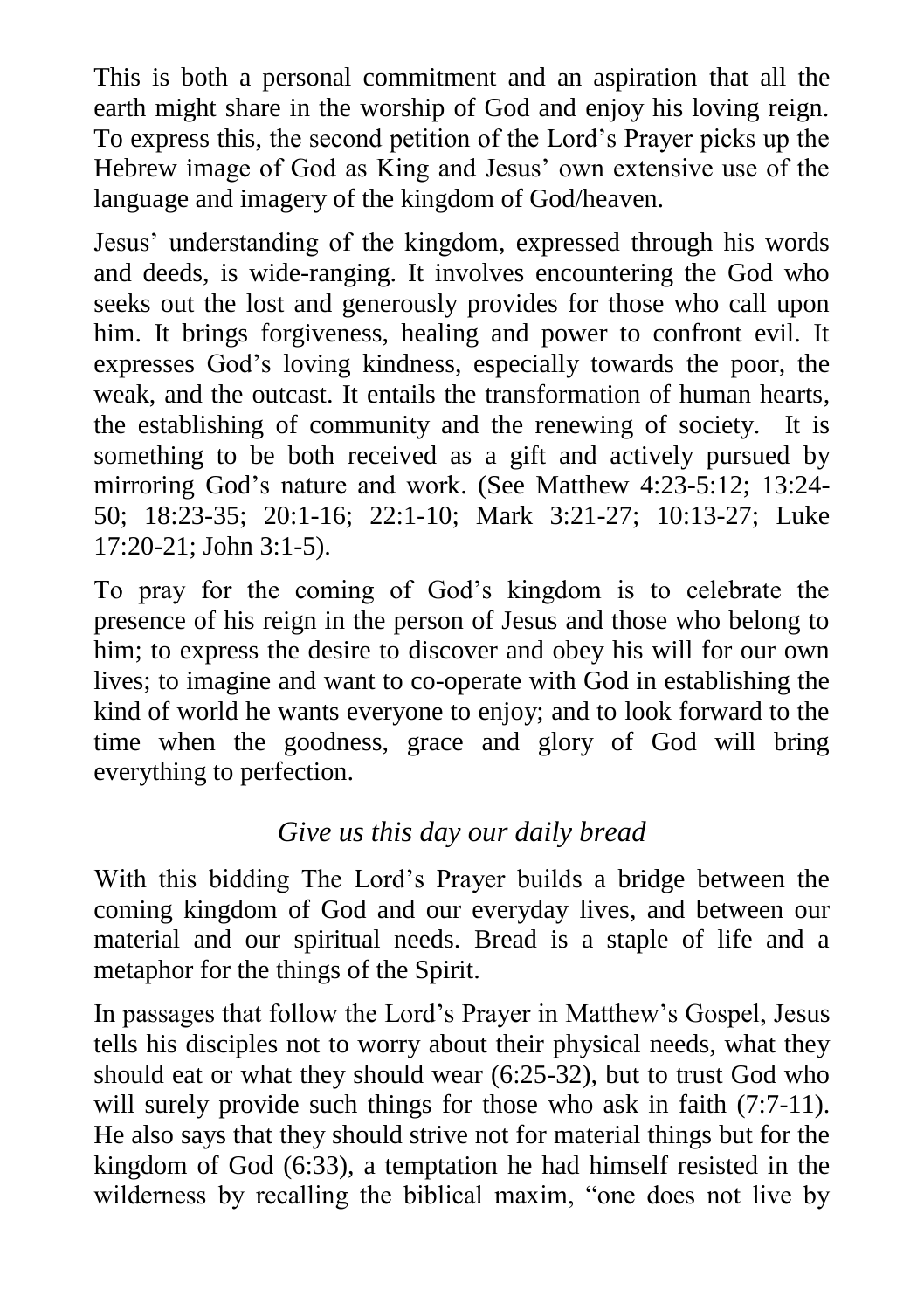bread alone" (4:1-4 cf. Deut 8:3). The scripture goes on, "but by every word that proceeds from the mouth of God", a reminder that Jesus himself is the "bread of life" (John 6:35-51) and the word of God (John 1), in whom all our hungers are satisfied. One of the foremost ways in which God provides and feeds is through the word and sacrament of the Eucharist, to which the miracle of the Feeding of the Five Thousand points (Mark 6:30-44; John 6:1-14).

The word translated "daily" can mean 'day by day' or 'enough for today'. We should pray for what we need each day, but (like the Israelites in the wilderness – Read Exodus 16) not seek more than we need. Some commentators understand the petition to be a prayer that God might 'give us today, the bread of tomorrow'  $-$  that is, it is a prayer for the arrival of God's kingdom when all will be fed at the heavenly banquet (see Luke 14:15; 22:28-30; Revelation 19:9).

## *Forgive us our sins as we forgive those who sin against us.*

In the traditional wording of The Lord's Prayer we pray, "forgive us our *trespasses*". This carries the idea of going somewhere, or doing something, that we shouldn't have – we have crossed the line. In Luke's version of the prayer (11:1-4) we find the familiar word 'sin', which essentially means 'missing the mark' - in Paul's language, we all "fall short of the glory of God" (Romans 3:23). In Matthew (6:9- 13), the word used means 'debt' - we owe God our allegiance and obedience.

Whatever vocabulary is used, it is a fundamental truth of our human condition that, in thought and deed, we have been less than the person we ought to have been, a situation from which only God can rescue us (See Romans 7:15-25) because God alone can forgive sins (Mark 2:7). For Paul, sin is not so much a catalogue of wrong actions, it is a defining condition that alienates us from God, but from which Christ brings release and reconciliation (Romans 5:8-19).

In Matthew, Jesus emphasises the relationship between the giving and receiving of forgiveness: those who do not forgive others, will not receive God's forgiveness (6:14,15); those who have been forgiven by God are bound to forgive others (Read Jesus' parable in